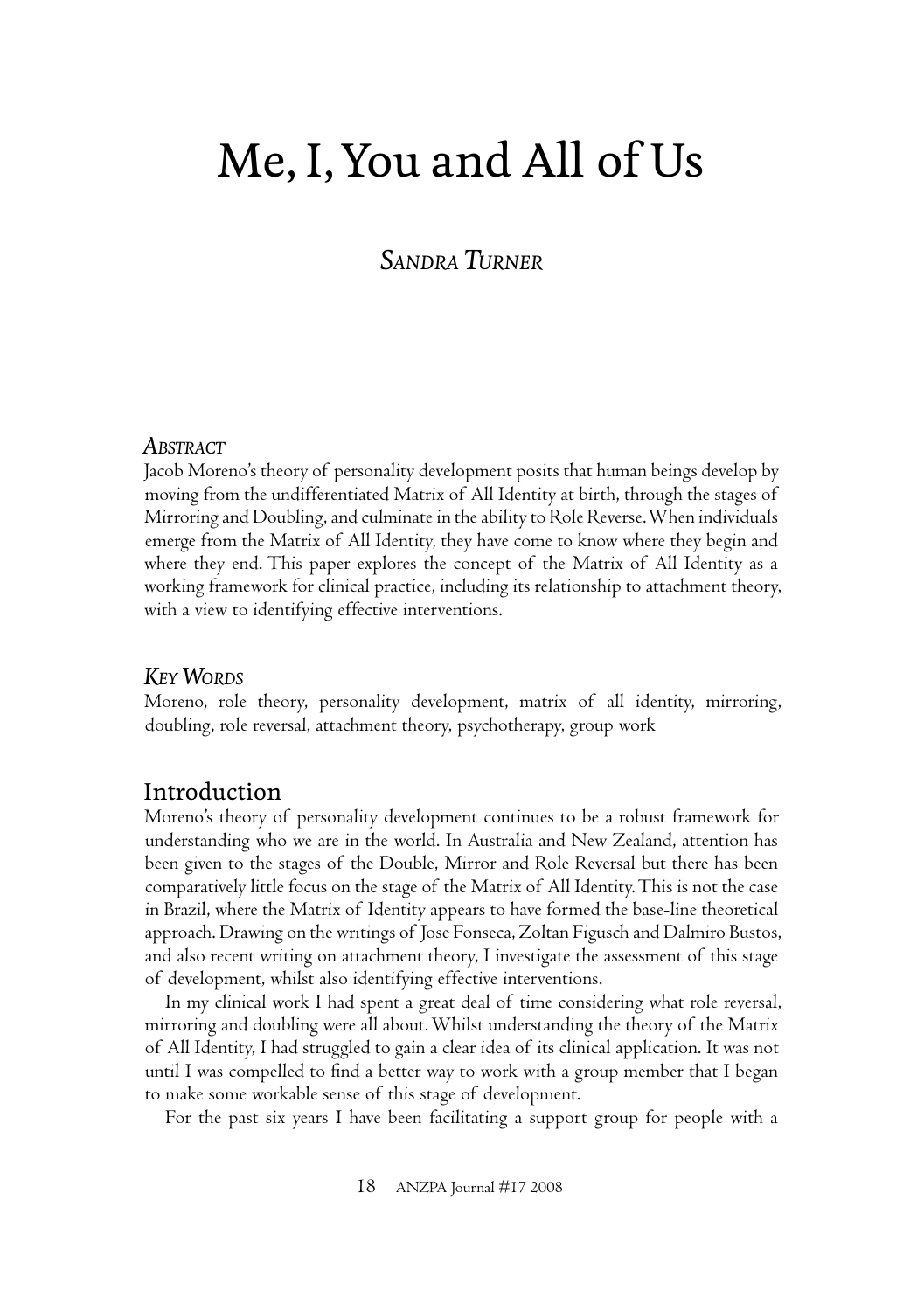diagnosis of Cancer. The common concerns of the group members are feelings of fear, helplessness and powerlessness, usually in regard to treatments and disease progression. Because these individuals are living with an ongoing existential crisis, unresolved anxieties quickly become obvious. Despite many different interventions, by both the facilitators and group members, one member of the group confounded all our attempts to stem her flow of conversation, an expression that would ramble from one topic to another with barely a hesitation. But before I enter into this discussion more fully, a review of attachment theory and Moreno's stages of personality development are called for.

## Development of the Personality

Moreno's ideas about personality development have continued to stand the test of time. New understandings that have emerged from research into attachment theory, serve to strengthen his original concepts. The Morenian theory of personality development culminates in the capacity to role reverse. Role reversal brings the possibility of encounter, a process that takes all of life to fully develop. When encounter is achieved, the quality of relatedness becomes that of the *I to Thou*. There is a full warm-up to spontaneity and creativity, and the development of progressive role functioning. Ultimately there is a return to one's origins, to the having of a relationship with the cosmos and possibly with God.

### *MORENO'S THEORY OF PERSONALITY DEVELOPMENT*

**MATRIX OF DOUBLE MIRROR ROLE REVERSAL / I–THOU ALL IDENTITY**

The child is immersed in her/his social placenta. From the psychosomatic the nucleus of the 'I' emerges. Can I survive if I feel?

> Development of the 'I'. Who am I? What am I worth?

> > Is it ok to be who I am? How do I appear to others? Identity is beginning to firm up.

> > > Development of empathy. Recognition of 'You'/ The Other is a life-long process.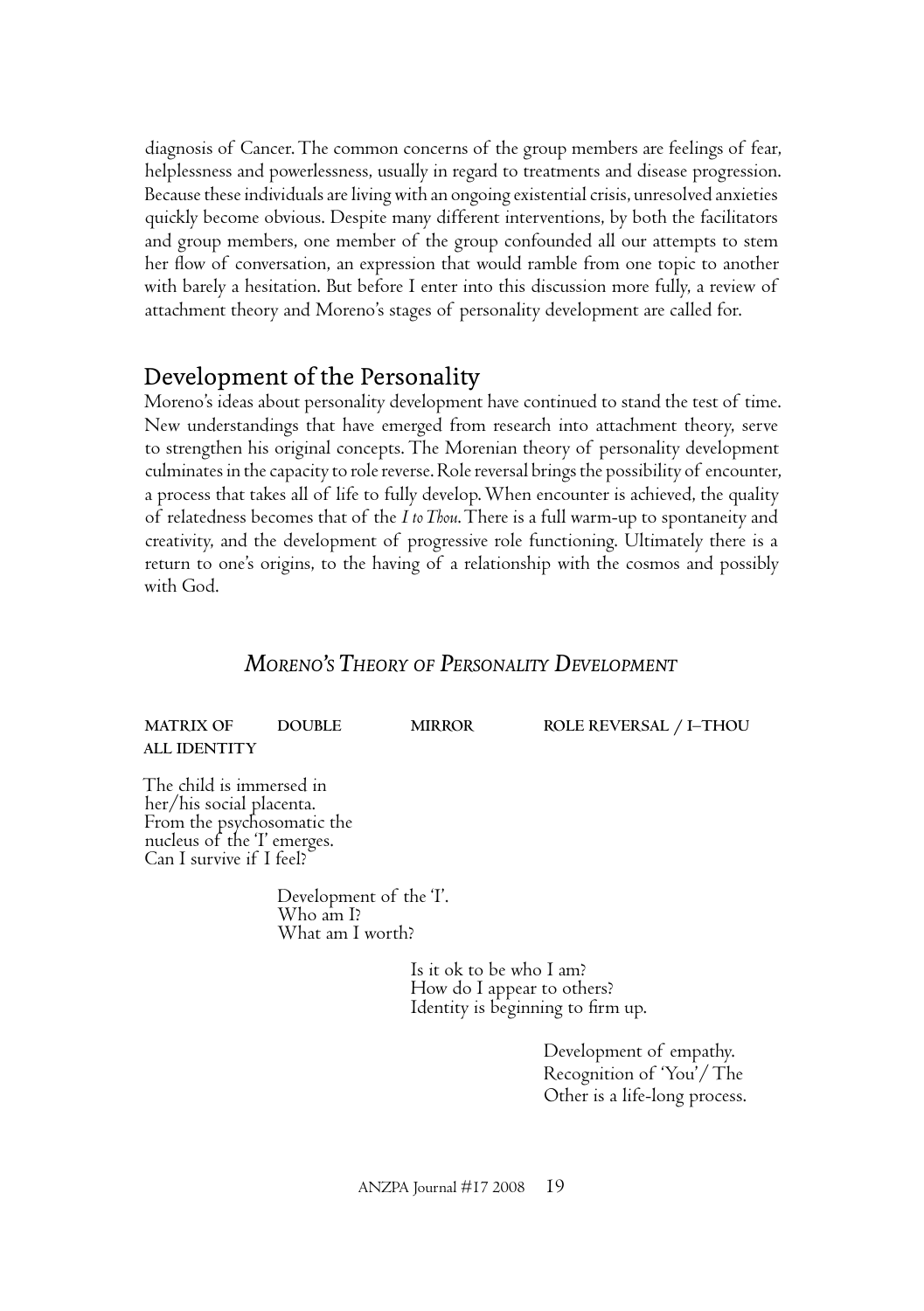Adequate progression through all of these stages of development will result in a healthy and robust personality. When assessing a person's health, it is useful to keep the following principles in mind.

- Health can be measured by an individual's ability to role reverse. An inability to fully role reverse indicates an interruption to healthy functioning.
- Ability to role reverse must be assessed over many enactments, as this allows for an adequate warm-up to develop.
- When an inability to role reverse becomes evident, it is important to pursue healthy functioning rather that focusing on what cannot be done.
- A failed encounter more often than not indicates transference in the relationship, when at least one person's perception of the other is distorted. There is a projection of the person's internal world onto the other. At this point doubling is often indicated.
- Relationships can be said to be either more telic, or more transferential. The greater the anxiety, the greater the transference and therefore the solicitation of a complementary response that ensures the re-enactment of the original social atom.

(Adapted from Fonseca, 2004)

To adequately role reverse, a person must have experienced a sufficient amount of mirroring and doubling. In brief, mirroring assists people to see aspects of themselves that they are blind to, and thus builds self acceptance. Doubling assists a person to become aware of their experience, to know who essentially they are in the world, and thus builds self-esteem.

Let us now go straight to the beginning, to the first stage of development.

# The Matrix of All Identity  $-$  Undifferentiation

The child comes into the world and experiences all objects and people co-existentially. When the child is hungry she cries and the world takes care of her. The child cannot survive alone and needs an auxiliary ego to do for her what she cannot do, a person who understands what she desires. Moreno describes this world of the new infant as the Matrix of All Identity which 'lays the foundation for the first emotional learning process of the infant' (Moreno, 1946:61).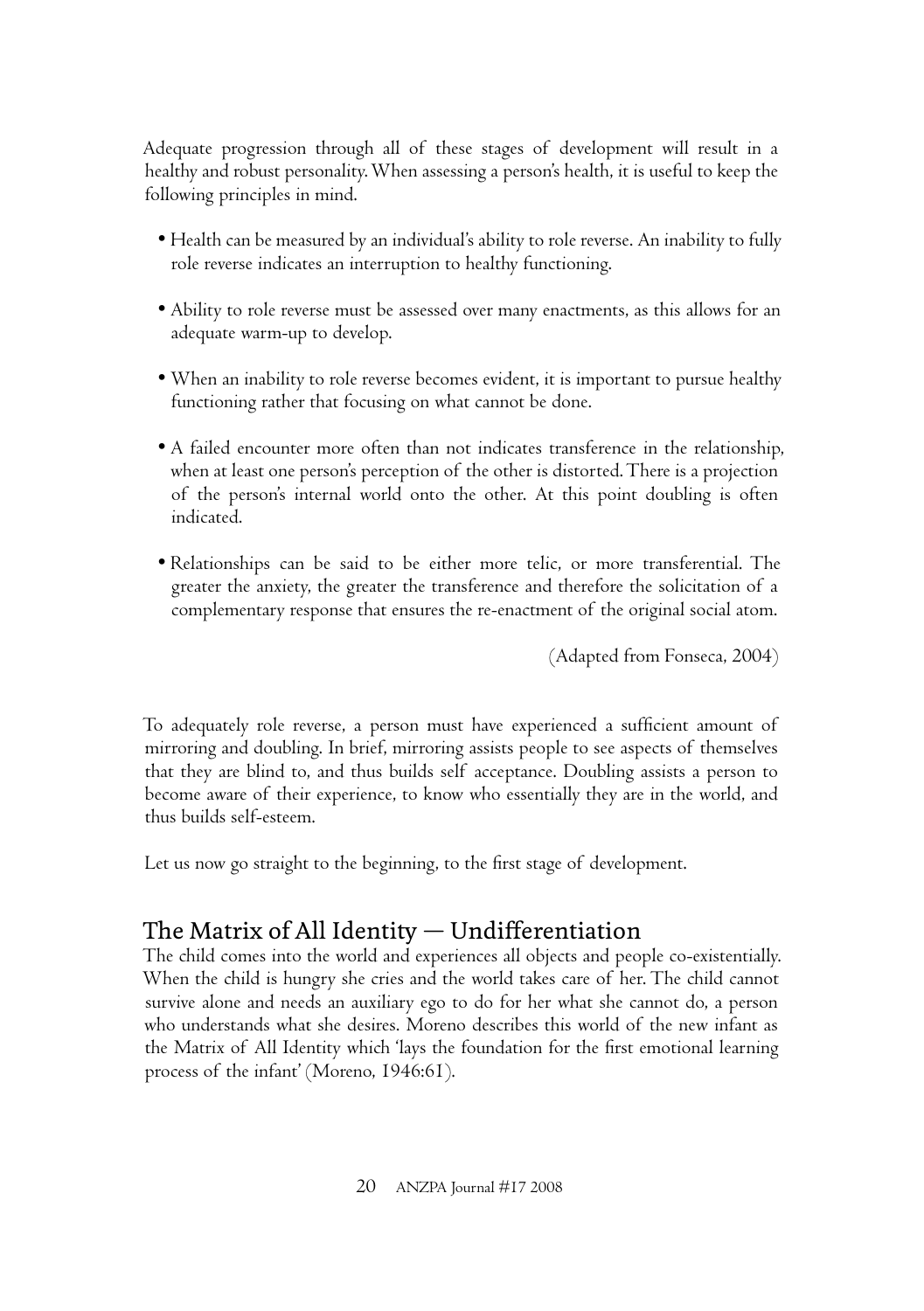Diagram 1: *MATRIX OF ALL IDENTITY*



The large circle in the diagram represents the world of the infant. The small circles represent living organisms while the squares represent objects. The overlapping of the shapes indicates the way in which the infant fuses people and objects. For example, the bottle belongs to the hand and both belong to the lips. In this first social placenta, there is a unified experience with no differentiation (Moreno, 1977:74).

Figusch (2006:77), in his distillation of Bermeduz's 'Nucleus of the I' theory, describes this stage as

*. . . the total confusion [undifferentiation] between mind, body and environment.* 

He goes on to say

*. . . the development [structuring] of the psychosomatic roles is fundamental to the progressive delimitation of the three areas [mind, body and environment]. The delineation and separation of these areas is exactly what will help the child solve the confusion of the chaotic and undifferentiated world [into which he was born] allowing him/her to develop a more complex social structure.*

Bustos (2006:91) warns us that the social placenta, the Matrix of All Identity into which the infant is born, will have a lasting impact on how the infant perceives herself and her world.

*Everything that surrounds the infant — especially his mother . . . — is part of the infant. What happens around him is experienced as if it happened inside him. The burden of tensions of the family environment surrounding the infant will become a constituent part of him, impregnating the infant.*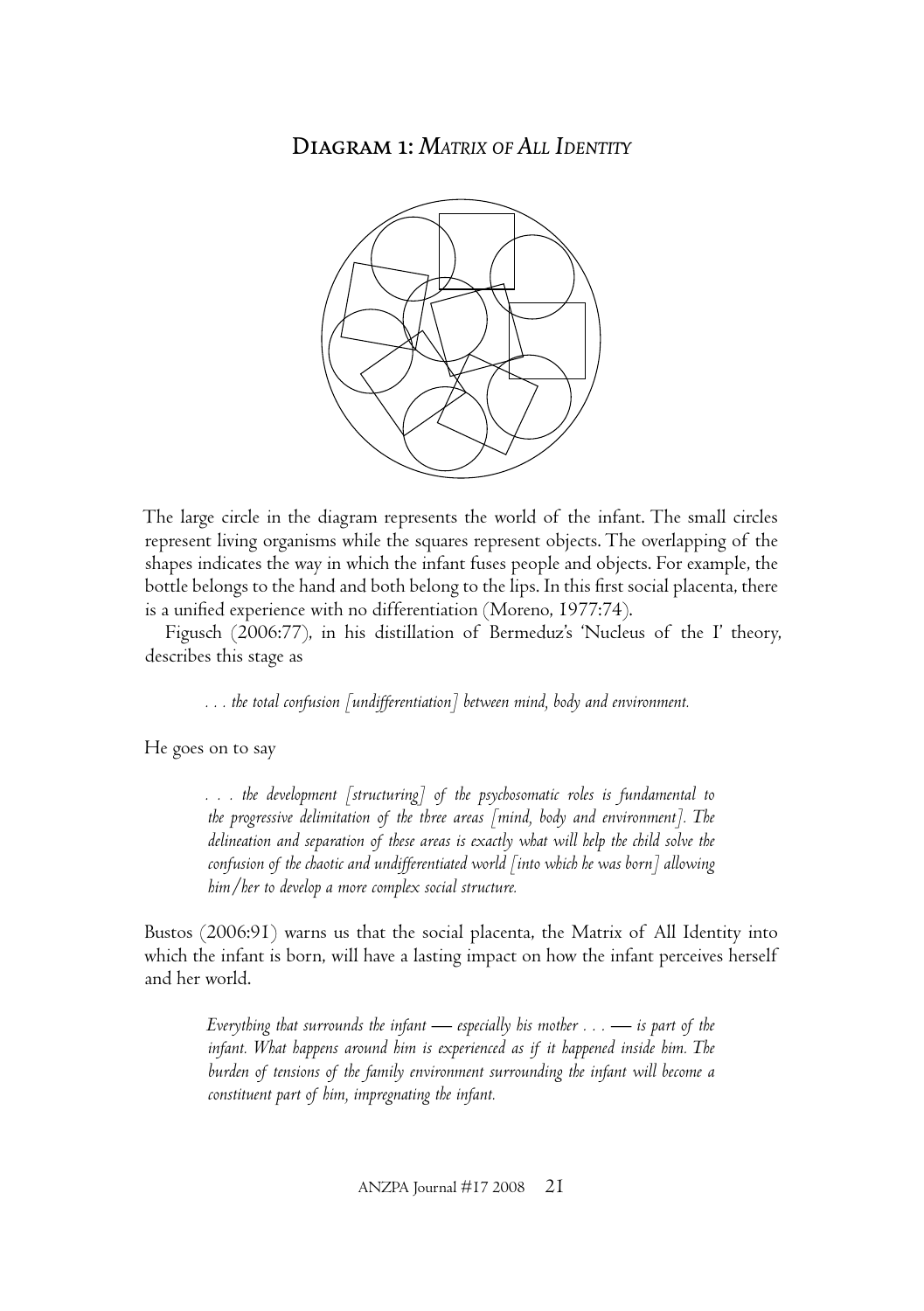

At the next stage, the Matrix of Differentiated All Reality, the overlapping of objects and people is no longer present for the infant. Differentiation is beginning, although all objects and people are still assigned the same degree of reality. The tele factor is undifferentiated. The emergence of tele begins with the first interpersonal relationship. Gradually a tele for objects separates itself from a tele for persons (Moreno, 1977:75).

The mother, acting as a double for the child, seeks to imagine, to know, what the child needs. The well-attuned mother assists her child to know his experience. Over time, the child learns to regulate feelings and tolerate frustration. As this occurs, the child begins to recognise the 'I'. This process of self-recognition begins with the somatic, such as the discovery of ones toes and fingers and the sensation of hunger. This same process is to be found in psychotherapy, with the same purpose of achieving confidence in the regulation and expression of one's self. However, rather than the original mother, the work is conducted through a relationship with the therapist.

## The Contribution of Attachment Theory

The work that has been done in the field of attachment theory assists us to understand this stage more fully. The well-attuned mother, the good enough mother, offers the baby a secure relationship. Equipped with this, the infant can learn to confidently explore the world, returning to his reliable mother whenever reassurance is needed. When there has been a secure attachment for the child through adequate doubling, movement out of the undifferentiated position is possible. This is central to the maintenance of vitality along with the development of self-concept and self-regulation. Self-regulation involves the ability to regulate one's internal bodily states and to read the states of mind of others. Eventually, the capacity for empathy develops. A personality structure that is primarily located in the progressive gestalt will be the outcome.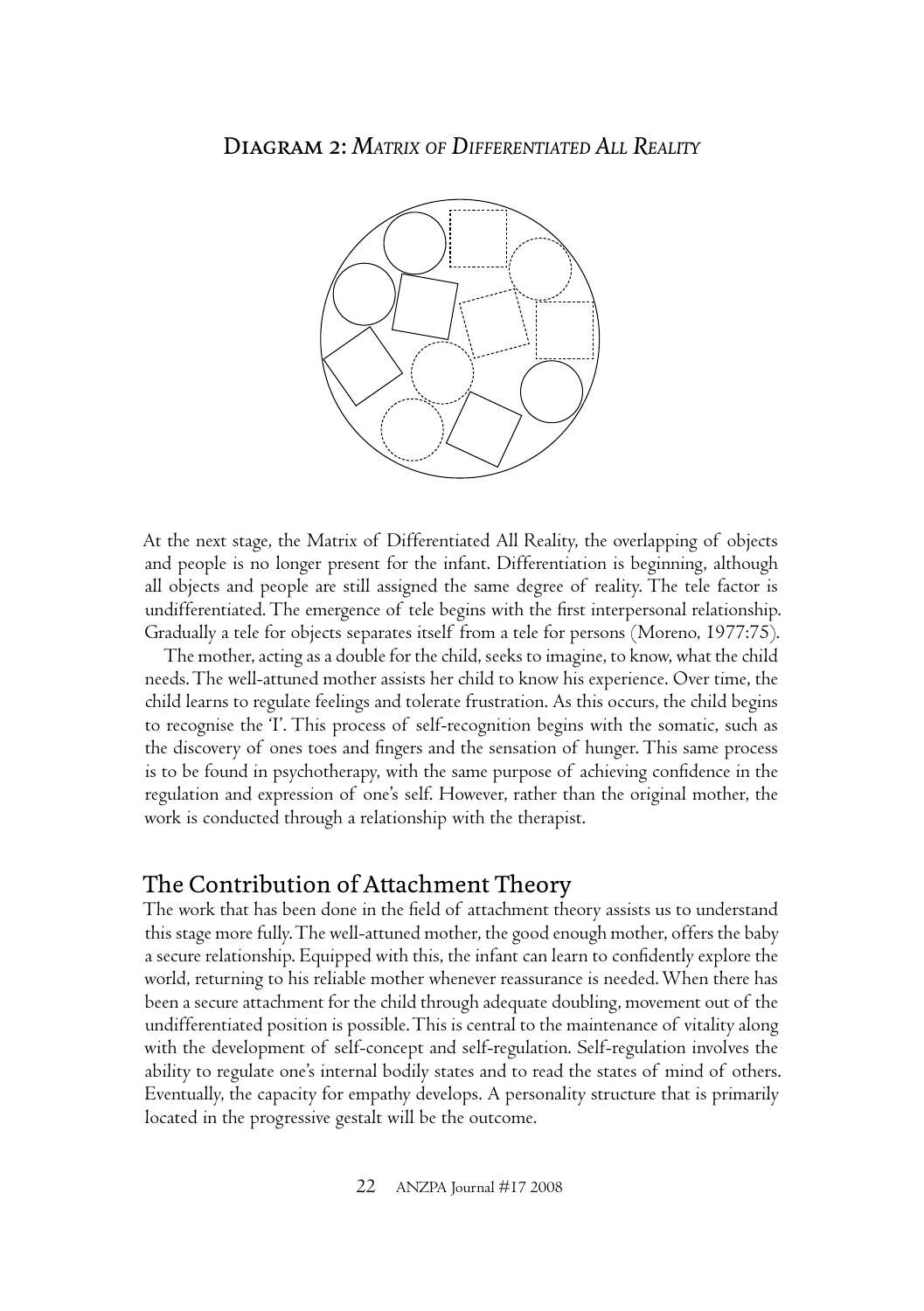When the mother is unresponsive, or her responses are unpredictable or chaotic, the child fails to develop confidence or a sense of security about her world. Of necessity, she adopts a number of coping strategies to manage the inevitable anxiety. In a psychodramatic approach, role theory is used to describe the coping strategies of moving towards, moving away or moving against. Infant attachment theory names the attachment styles as ambivalent, avoidant or disorganised. The disorganised category belongs with the fragmenting gestalt found in role theory. The adult attachment interview has identified the same behaviour in the adult as preoccupied, dismissive or unresolved. These behaviours correlate to the adaptive responses seen in the child when under stress. The following schema (Table 1) shows the correlation between infant attachment classifications, adult attachment styles and role theory gestalts (Broom, 2008:33).

#### Table 1: *THE RELATIONSHIPS BETWEEN INFANT ATTACHMENT CLASSIFICATIONS, ADULT ATTACHMENT STYLES AND ROLE THEORY GESTALTS*

| Infant<br>Attachment<br>Classification | Adult Attachment Interview (AAI)<br>Classifications |                               | <b>Role Theory Gestalts</b> |                |
|----------------------------------------|-----------------------------------------------------|-------------------------------|-----------------------------|----------------|
| Secure                                 | Secure/Autonomous                                   |                               | Progressive                 |                |
| Ambivalent                             | Preoccupied                                         | Pattern of helplessness       | Coping                      | Moving towards |
|                                        |                                                     | Pattern of chaos<br>and anger |                             | Moving away    |
| Avoidant                               | Dismissing                                          |                               |                             | Moving against |
| Disorganised                           | Unresolved                                          |                               | Fragmenting                 |                |

When there has been no secure place from which a child can come to know the self, the personality becomes structured such that the primary focus is on the management of anxiety. Spontaneity is absent, and there is no ease when exploring and entering into the world. There is thus a two-fold task for the mother, firstly that of the protector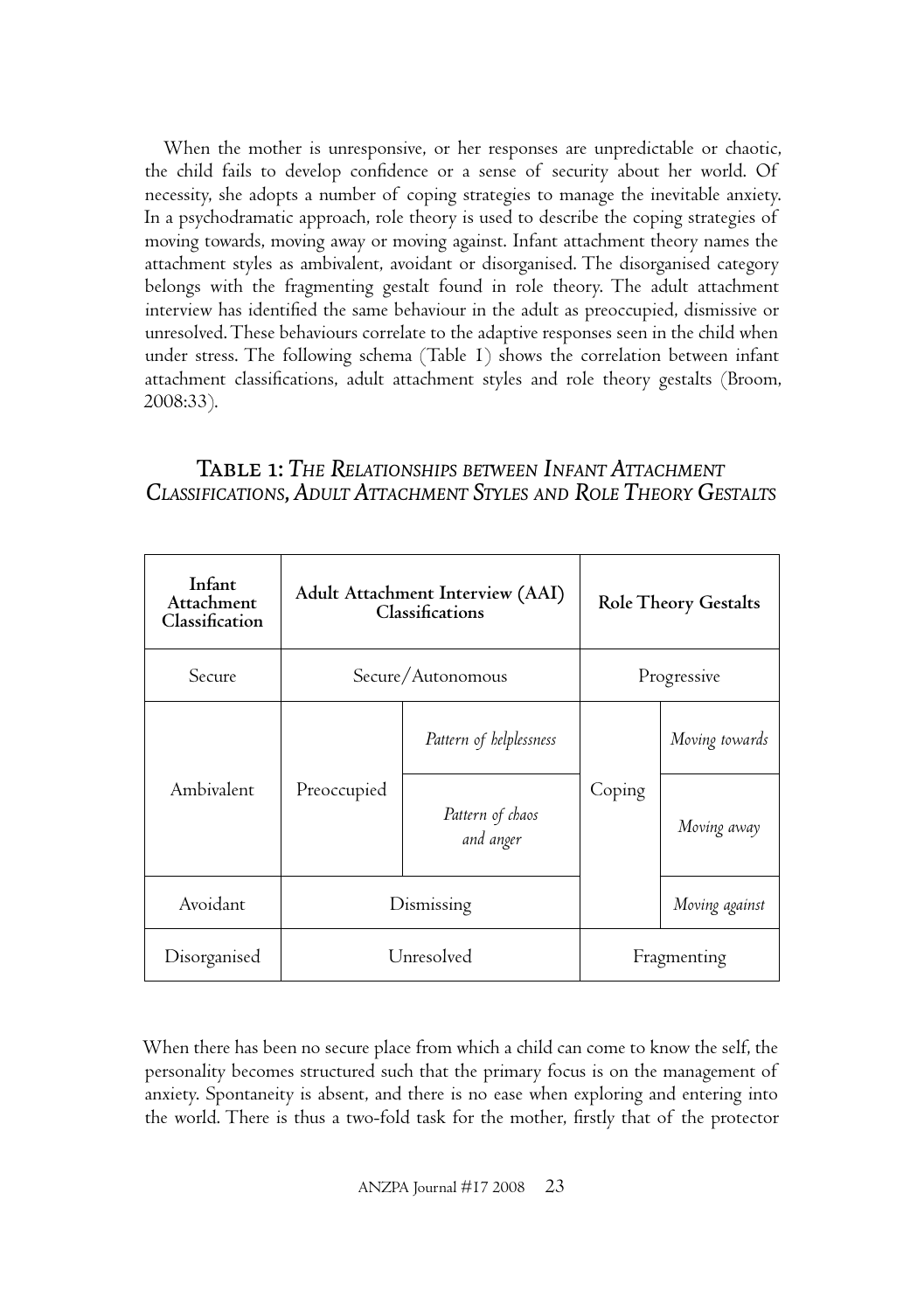and responder and secondly that of the lively engager. The good enough mother not only offers a secure and reliable relationship, intuiting the child's needs and responding accordingly, but she also engages strongly with her infant, pulling him into life and relationship with her. Talking, cooing, maximising gestures and facial responses are all ways by which the mother engages with her infant in their warm-up to life.

Kohut (1984, cited in Fonseca, 2004:132) captures the essence of the mother/infant relationship when he speaks of the child who 'registers the shine in his mother's eye'. An 'energetic impregnation develops and imprints a healthy sense of grandiosity and exhibitionism in the baby'. The infant fully experiences her mother's love and vitality, and through this comes to know her own essential goodness and lovability. This is the healthy experience of being special. The mother's relationship with her child assists in the minimisation of negative experiences and the maximisation of positive experiences. At this stage in the child's life, the mother plays a significant role in the amplification and regulation of the infant's joy (Schore, 1999).

## Identity Disorders

When self doubt is such that it is difficult for a person to know 'who am I', 'what am I worth' and 'how do I appear to others', then it can be said that one's identity is disordered (Fonseca, 2004:65). Compensation against the inevitable anxiety results in oscillation between grandiosity and devaluation. 'Wounded at the stage of the Matrix of All Identity the person will try to reduce their pain by compensatory relational dynamics, which inevitably fail and give rise to guilt, shame, fury and depression' (Kohut, 1984, cited in Fonseca, 2004:65). 'Depression and guilt frequently originate from unfulfilled grandiose ideas' (Fonseca, 2004:65). The healthy grandiosity seen in children who have had adequate parenting is missing. There is a desperate search in adulthood for those experiences that have been missing from the beginning, with a consequent act hunger to be big and important. There is a desperate need to be noticed and responded to by others.

### What Does the Clinician See?

The clinician sees people, who in their attempt to manage their anxieties adopt one of two modes of relating. Their narratives are either confused, circumstantial and generalised, or brief and lack any real detail. The clinging behaviour evidenced in long narratives is not designed for dialogue but instead to hold onto the relationship, as any break is experienced as intolerable. There is either a preoccupation with past attachment bonds or a dismissal of attachment related experiences and relationships. Such clients display a lack of self-acceptance, and a difficulty with self-soothing that often leads to addictive behaviours. They fear mirroring and doubling, and do not trust that they will survive if they experience the depth of their feelings. There is an inability to role reverse and a fear of choosing, especially in regard to relationships.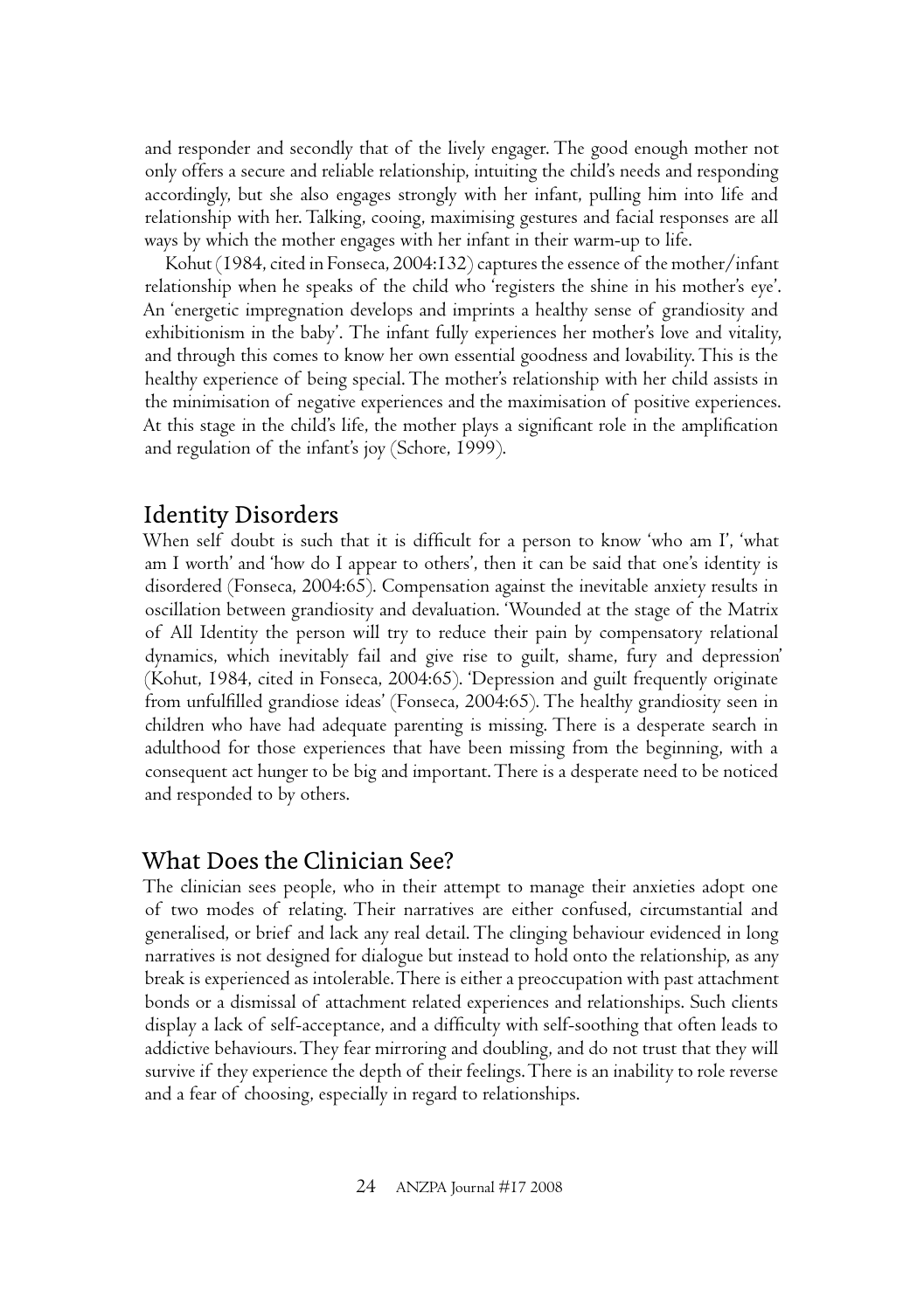## A Way Forward

Experience has taught me that many interventions, such as complex dramas, mirroring, role reversal and I–You encounters, do not work for these clients. Group rejection, pressure to perform and a disinterested response from others are equally counterproductive. These individuals need opportunities to experience the group as a secure place and from this place to recognise their own inner experience. This is more likely to lead to self-acceptance. They also need opportunities to gain that missed experience of being utterly special, and to be pulled into relationships where they are noticed and enjoyed, nourished and given to. For people who have learnt to cope by moving away, with a subsequent diminishment of affect, there needs to be an opening up and expansion of their world and their feeling experience. Assistance with punctuating and shaping the story is required for a person who copes by moving towards or against. Containment is needed.

# A Case Study: Rachel

Rachel is a single, middle-aged woman who lives alone in a small flat. She works parttime as an attendant at a busy, inner-city laundromat and seems to have few friends. She is estranged from her family, which include her siblings and adult children. This estrangement is perplexing to Rachel and she is at a loss to understand her part in it. Five years ago she was diagnosed with breast cancer and has undergone surgery, radiotherapy and chemotherapy. She has been in remission for five years now. Shortly after her diagnosis, Rachel joined a Cancer Support Group to which she has become strongly attached. She is a regular member and is careful to send her apologies if she is unable to attend. However, she is not particularly attached to any individuals in the group and demonstrates minimal discrimination in her relationships with group members or facilitators.

Multiple attempts to coach Rachel to develop real relationships in the group have tended to throw her into confusion. She experiences being 'all at sea', feeling a pressure to perform but not knowing how. We can hypothesis that, for Rachel, the shift from the Matrix of All Identity to the development of a self-concept has been interrupted due to a high degree of inadequate parenting. There is little ability to differentiate. It seems that Rachel did not get to see the shine in her mother's eyes (Kohut, cited in Siegel, 1996*)* and did not experience feelings of being special and wanted. Instead she learnt that she was average or mediocre at best. She has thus adopted the coping strategy of *moving towards*, utilising behaviours that are designed to maintain a sense of safety by staying engaged with others.

Rachel continues to search for confirmation of her existence and self worth through the eyes of others. As well as suffering from chronic insomnia, she frequently complains about an impenetrable hospital bureaucracy and a thoughtless employer. The dynamics of Rachel's behaviour are likely to be representative of her early social atom. However, rather than develop insights into this possibility, she relates long, complicated stories that appear to seek help for a problem, while simultaneously holding the conviction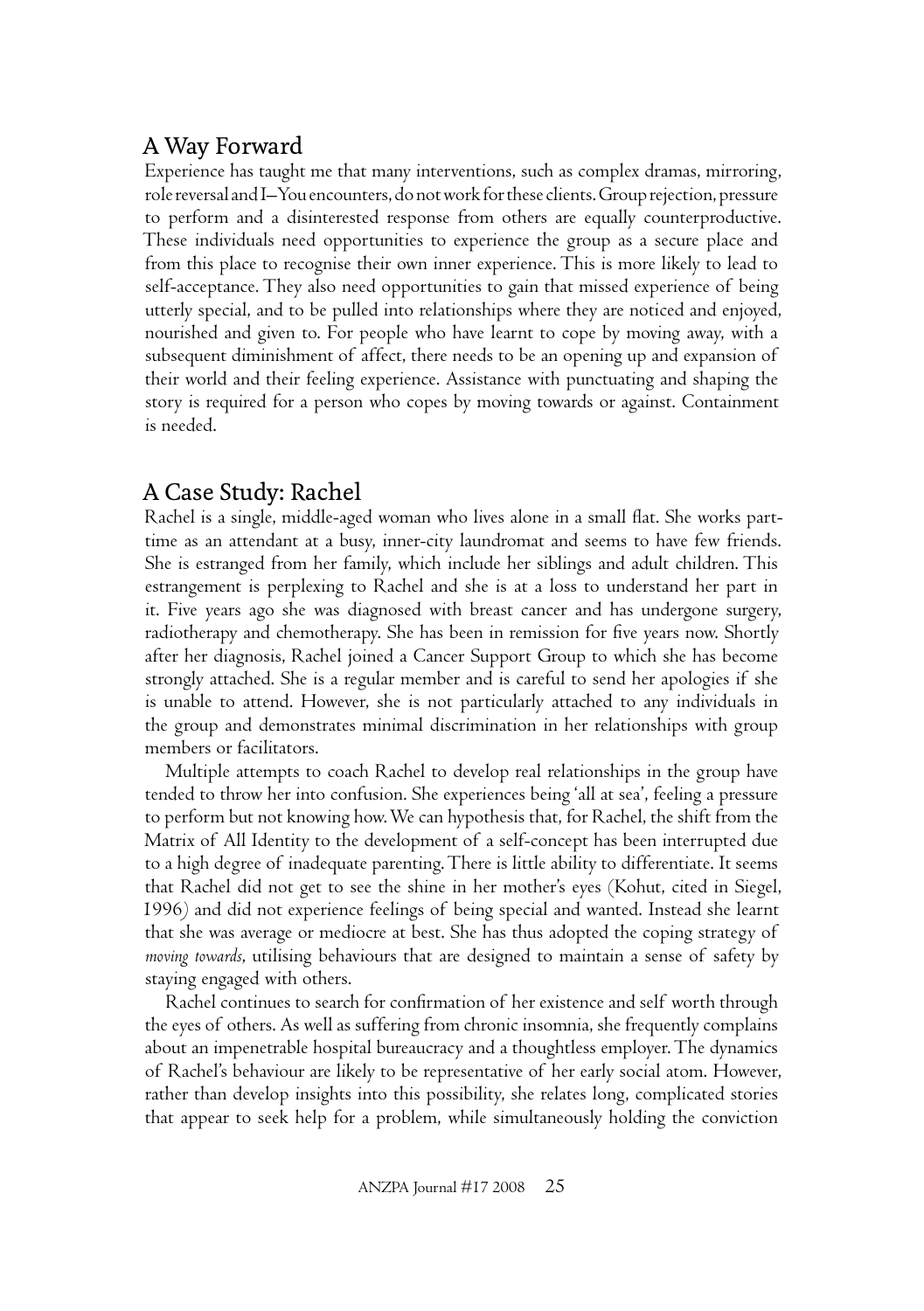that there is no solution. Her convoluted story-telling and dismissal of group members' offers of assistance appear to demonstrate that she is not so much interested in the others' responses, but only in their applause for her difficult life (Fonseca, 2004).

On one particular day, Rachel was telling yet another lengthy story full of circumstantial details and convoluted by-ways, yet containing within it the kernels of her experience. She was oblivious to group members who became distracted and bored. After a number of failed attempts to respond to her, I forthrightly placed a chair in the action space and invited group members to express themselves as Rachel. To my surprise, all 15 people took up this invitation willingly and thoughtfully. Each person built on what the previous person had expressed. There was a deepening of their understanding of Rachel, and as things proceeded Rachel visibly settled. These multiple doubles left her satiated, well fed with a warm and contented smile. We had provided her with boundaries, so that she was no longer flaying out, looking for more, driven by a neverending act hunger. She was settled.

Soon after, one of the longest attending members of the group died. Rachel visited her in her last days and was asked to be a pallbearer at her funeral. This experience of being chosen and special had a big impact on Rachel. In the following months she was able to be present in the group without demanding attention. The feed is lasting. Rachel has reported that her chronic insomnia has abated and that she has even been able to get herself off to sleep. Although she is still waking through the night, she does not appear to be so perturbed and is able to settle herself. What happened to make the difference? As the protagonist in the drama described earlier, Rachel had received attention without any requirement or pressure to perform. The group had noticed her, the multiple doubles accurately capturing her essence both good and difficult, without asking for anything in return. Rachel at last got to be special.

#### A Second Case Study: Janice

A young woman, Janice, felt betrayed when her friend did not share the same responses towards an eatery where they dined together. Janice was enraged about the service she received, and was even more enraged with her friend for not joining her in that response. She demanded that they talk through this disruption in their relationship. Janice has repeated this pattern of behaviour many times before. Rather than 'I' she uses the royal 'We', 'We have to talk'. The demand to be a 'We' is intense for Janice because she is frightened to be in the world on her own. Similarly, in the therapy group Janice struggles to choose an auxiliary for her drama. Anyone will do. She is not being intentionally difficult. Janice cannot differentiate between individuals, even though she has been a member of the group for nearly a year. Indeed it hardly matters to her who takes up the role as long as someone responds to her. Her anxiety is high.

Janice is currently at the stage of the Matrix of All Identity. The world is a terrifying place and she has little ability to see herself as a separate and worthwhile person. At present she can only tolerate some gentle doubling during the tea breaks, where she and I learn to play a little together. This happens outside of the formal sessions and is